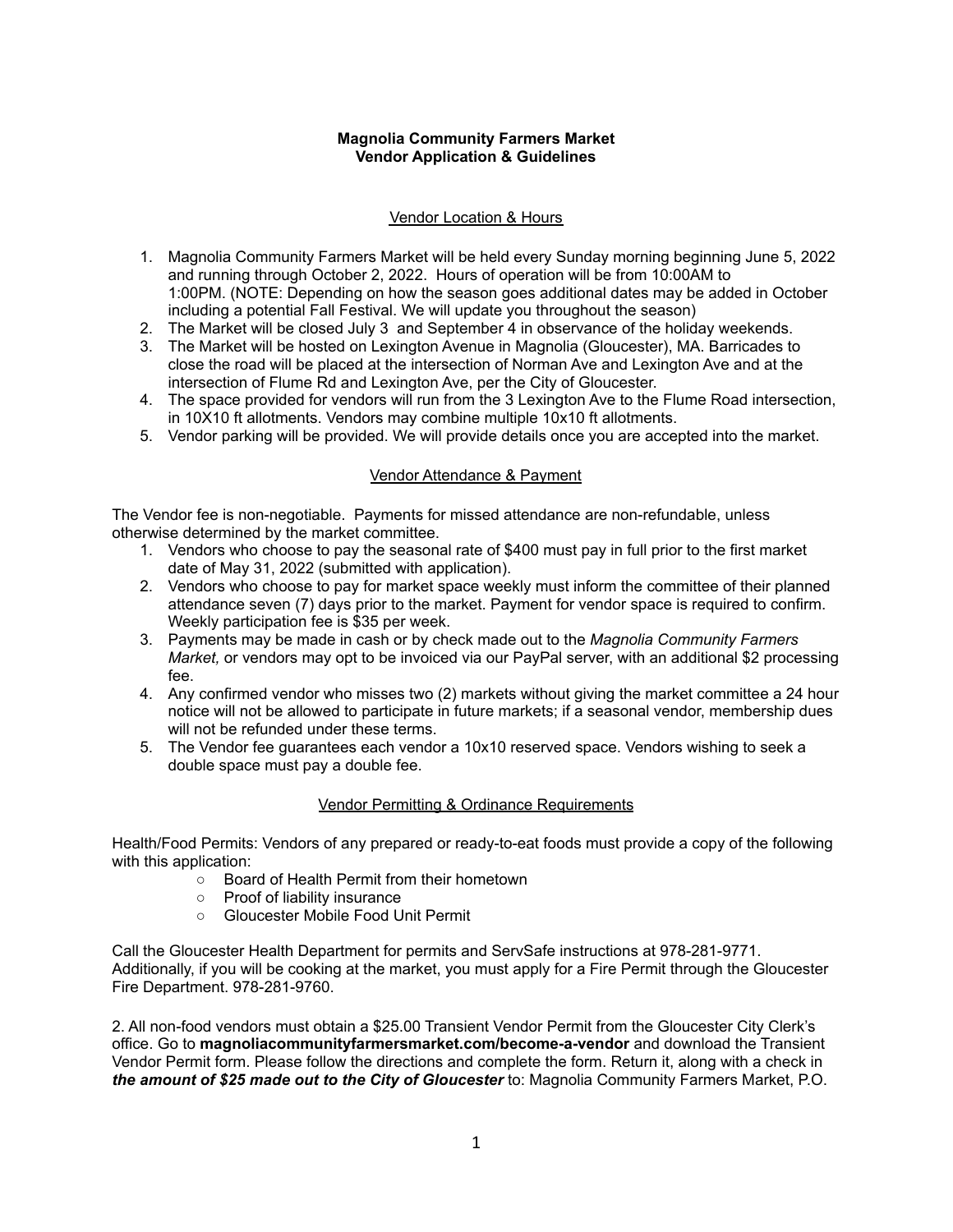Box 5554, Gloucester, MA 01930. Once received, a market director will submit your application and payment to the City of Gloucester's Clerk's Office.

3. Per Gloucester city ordinance vendors may not use single use plastic bags, unless the bag complies with the requirements of being either a recyclable paper bag, a compostable and marine-degradable plastic bag, or a reusable check-out bag.

### General Vendor Guidelines

- 1. For the safety of our customers, there will be no vehicular traffic inside the market from 9:45am 1pm. Vendors may arrive no earlier than 9:00AM and should be set up and ready to greet customers for the market opening at 10AM. Vendors who arrive LATER than 9:45 will be directed to set up at the end of Lexington Ave., as no cars will be permitted to drive through Lexington once other vendors have completed their set up.
- 2. All vendors, entertainers, volunteers, or prospective committee members agree that they could, at any time, be subject to a background check, at the discretion of the committee, and that if the committee decides any findings are contradictory or conflicting to the environment of the market, that individual could be subject to immediate dismissal from participation.
- 3. The Market will be held "rain or shine" unless the weather is dangerous or extreme. The Market Committee will notify all vendors via email of a cancellation due to extreme weather.
- 4. Any vendor who needs electricity must inform market directors of their intended use, and must receive permission from the market to utilize said electricity. Vendors must supply their own extension cords and mats/tape to secure any portion of the cord that lies in the walking area used by market customers.
- 5. Vendors who require electricity to comply with health department requirements will have priority over electrical uses not required to ensure product safety.
- 6. All vendors and/or entertainers *must* provide their own tables, 10x10 tents, and any other equipment/supplies needed for individual booths.
- 7. MCFM seeks to provide consumers with locally produced, hand-crafted products, crafts and wares. For all non-food/craft vendors, products that are manufactured, commercially produced, assembled from commercially available parts, plans, kits or cast from commercial molds **will not be accepted** into the market. The market will host local photography, organically sourced wares, and original artwork only. Vendors are REQUIRED to fill out page 2 of the vendor application and the committee will determine the overall acceptance of a vendor based on the content of that list.
- 8. Non-vendors who come to the market to educate or to entertain must apply to attend the MCFM as an educational organization or as a performer, specifically but not limited to: local history, fine arts, musicians, gardening, sustainable living, and conservation of natural resources and recycling.
- 9. MCFM will not accept any political activity. Specifically, booth space for the purpose of elections, gathering signatures, distributing political agendas, or campaigning to consumers of any kind will not be allowed into the Market.
- 10. MCFM will not allow or support any religious advocacy within the confines of our city-permitted road closure. This includes but is not limited to pamphlets, preaching, paraphernalia and another miscellaneous articles promoting a certain religious sect.
- 11. Bathrooms will be available at the Magnolia Library and Community Center.
- 12. All vendors are required to provide their own trash/recycling receptacle and honor the City of Gloucester's "carry-in, carry-out" policy.
- 13. The Market Committee reserves the right to deny/cancel any vendor application due to the lack of compliance to any of the aforementioned rules and regulations set forth by the MCFM.
- 14. The MCFM Planning Committee reserves the right to approve or deny participation in the market based on the content of a vendor's sales collection listed on page 2 of the application page.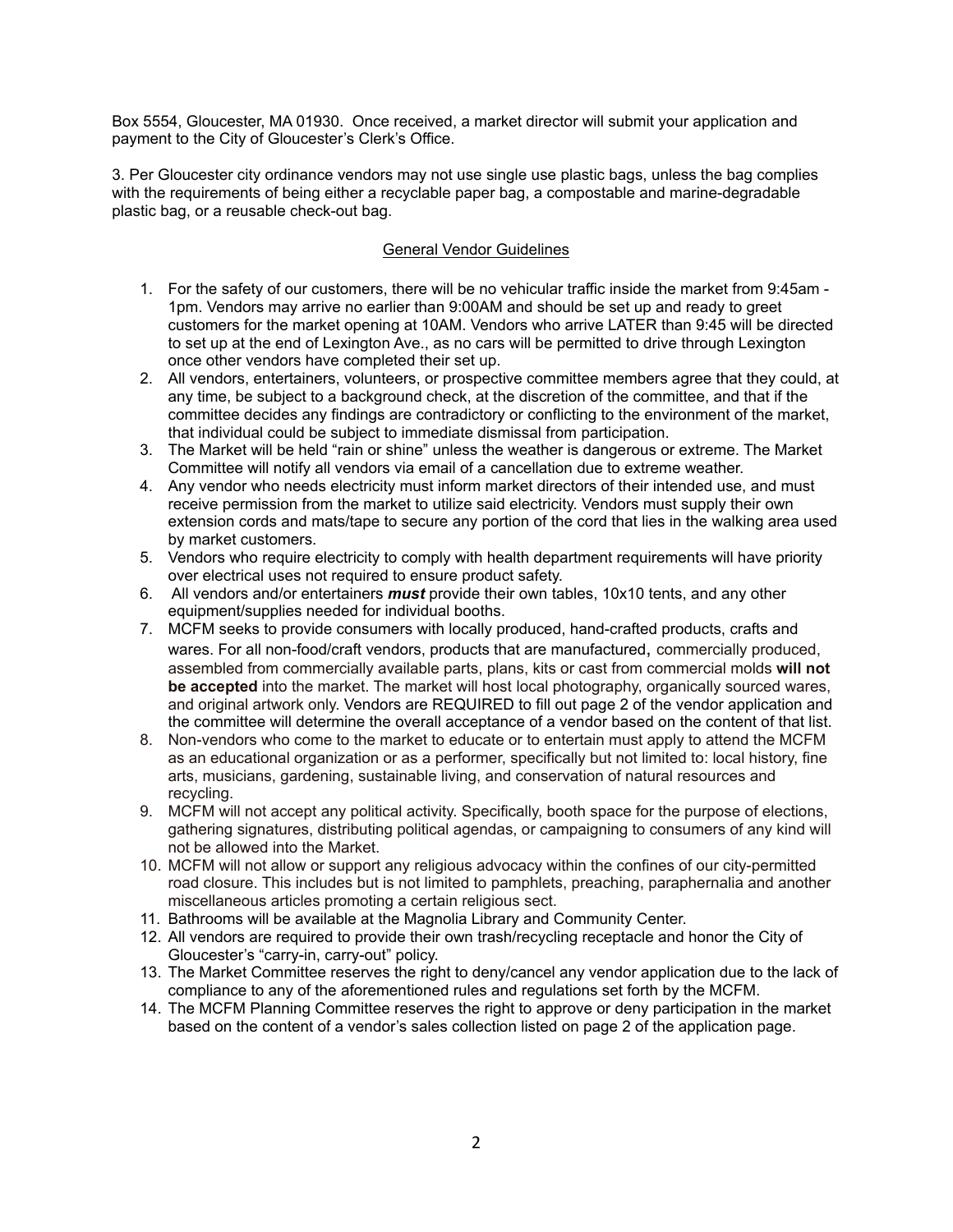#### **General Policy**

The Magnolia Community Farmers' Market (MCFM) reserves the right to refuse application to, or to revoke application of any vendor or non-vendor for any reason, if it is believed to be in conflict with acceptable selling practices or the welfare of the market.

All authorized vendors participating in the MCFM agree that they are independent operators and not partners or participants in a joint venture, and shall be individually liable for any loss, personal injury, deaths, and/or any other damages that may occur as a result of the vendor's negligence or that of its employees, agents, and associates. All vendors agree to indemnify and save the MCFM and its volunteers, Support Committee, and the residents of Lexington Ave harmless from any loss, costs, damages, and other expenses, including attorney's fees suffered or incurred by MCFM by reason of vendor's negligence or intentional misconduct or that of its employees, agents, and associates.

Vendor agrees to save, hold harmless, and indemnify the MCFM, its agents, members, and volunteers from and against any and all liabilities, claims, demands, expenses, fines, penalties, suits, proceedings, actions, and causes of action of any and every kind and nature arising out of or in any way connected with the vendor's use of occupancy of the premises, or any of the vendor's activities in the market, or those of vendor's agents, contractors, employees, customers, and invitees while in or on the premises and/or the market.

Vendor agrees that no individual member, volunteer, or agent of the MCFM shall have any personal liability with respect to any of the provisions of this Agreement. Under no circumstances shall vendor have a claim or cause of action against any individual member, agent, or volunteer of MCFM with respect to any breach of this Agreement by MCFM, or for any injury or damage sustained by vendor, its employees, contractors, agents, customers, or invitees arising out of or in connection with vendor occupying and/or operating retail business on the premises or in the market. This provision shall inure to the benefit of the MCFM, its successors and assigns, and their respective principals.